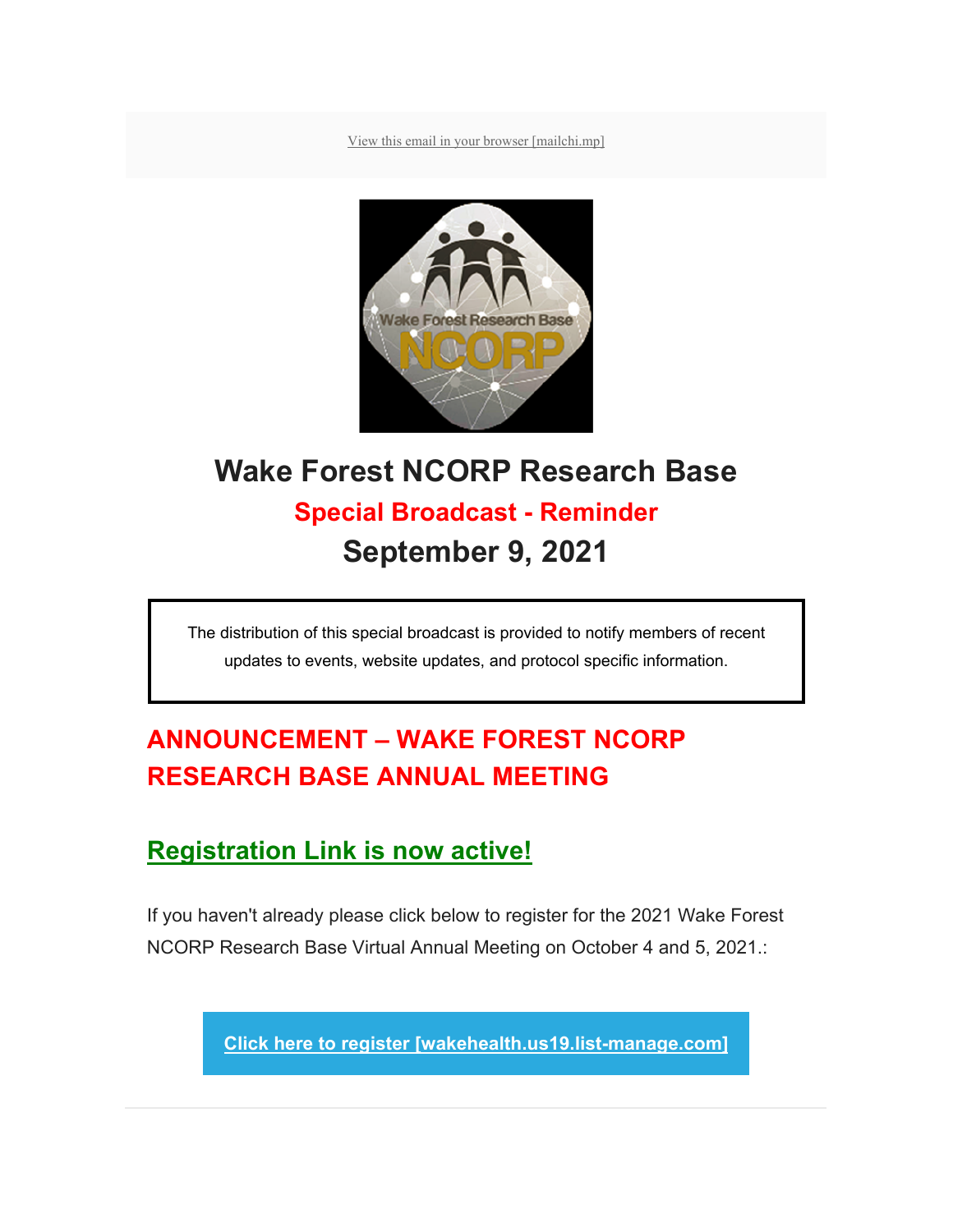This link will also be posted on the WAKENCORP website: https://wakencorp.phs.wakehealth.edu/ [wakehealth.us19.list-manage.com].

If you encounter any issues, please contact Lisa Thomas at lisathom@wakehealth.edu.

Reminder that if you do not have a NW AHEC account, you will need to create one before you can register.

Once you are registered, AHEC will send you a WebEx invite as we get closer to the Annual Meeting date.

Credits will be offered for CME and CNE for those that register and attend.



*Copyright © 2021 Wake Forest NCORP Research Base, All rights reserved.*

You were added to this email list when your were rostered to the WAKE NCORP Research Base

**Our mailing address is:** Wake Forest NCORP Research Base Medical Center Blvd Winston Salem, NC 27157-0001

Add us to your address book [wakehealth.us19.list-manage.com]